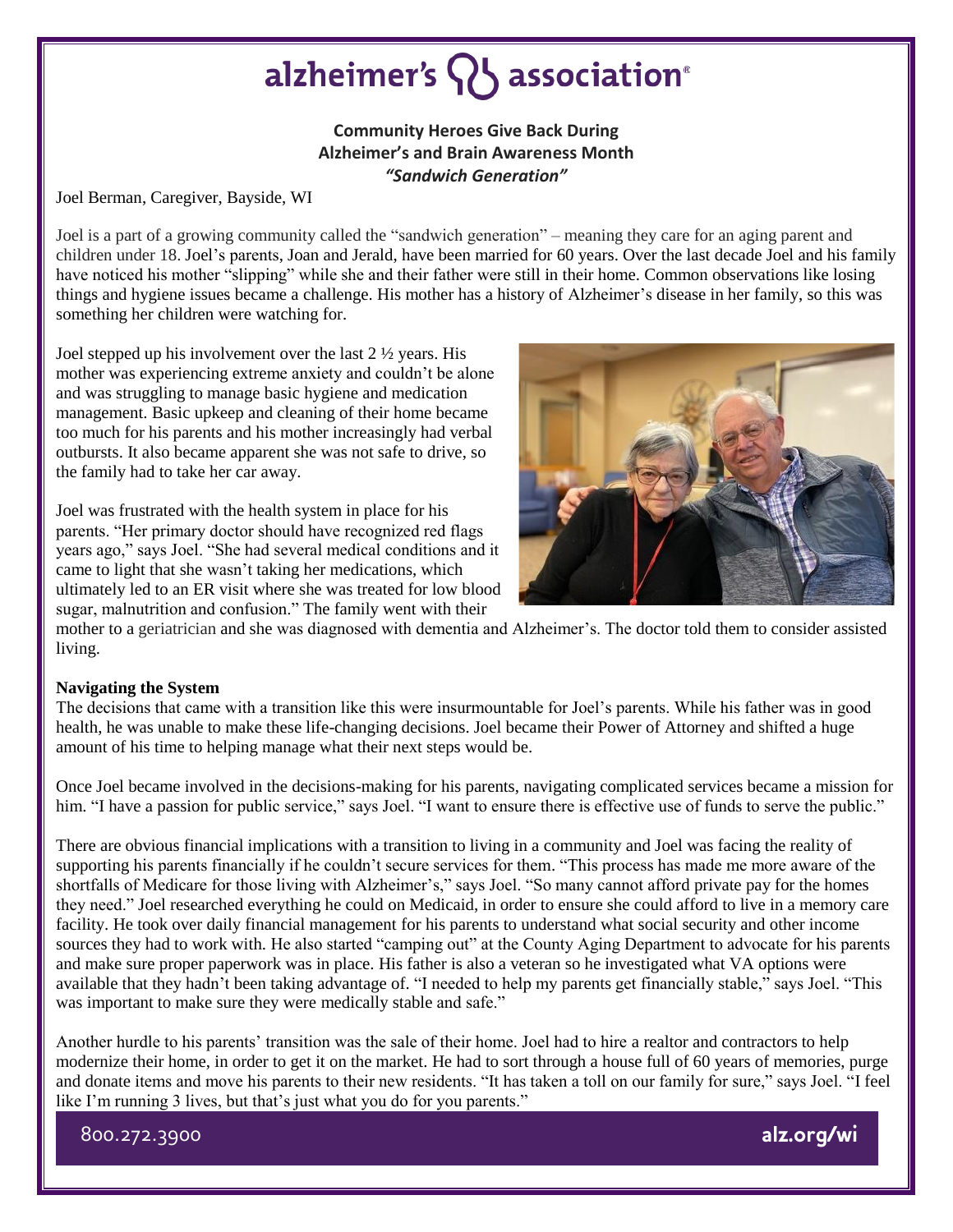## alzheimer's **Q** association<sup>®</sup>

#### **Transition to New Homes**

"We knew my parents had to move, but that didn't make it any less traumatic for them," says Joel. "My dad didn't have the capacity to care for my mom and he needed more social interaction himself and to see his peers. It took us a year and two near-death experiences to finally get her moved, because she wouldn't acknowledge a problem."

Joel's mother has now been in the memory care center at the Helen Bader Center at the Ovation Jewish home for about a year. While she has a good understanding of some things, she believes she has only been there a few weeks and that she is going home soon (her doctors have advised family not to tell her she is there permanently, as it would be too upsetting).

His father is now residing at Deerwood Crossings Senior Residence – Independent and Assisted Living, also owned and operated by the Jewish Family Services of the Milwaukee Jewish Federation.

#### **Balancing Caregiving**

"We've had a lot of life changes," says Joel. "We're balancing many pieces that we weren't in the past." Full-time work, 3 children and primary point of contact for parents is an overwhelming responsibility. As primary contacts for his parents, Joel and his wife get regular calls from the memory care center for his mom. Joel's mother-in-law is also in deteriorating health so they are managing that as well. Joel has a 24-year-old daughter who is a nurse, a 22 year-old son who is in college and a 17-year-old son who is high school.

Joel is a Project Manager at Direct Supply. He has many occasions where he had to leave work for an emergency, which is a common challenge for the "sandwich generation." His company, which makes products and services for the senior community, has been supportive of Joel and given him the ability to work on nights or weekends, when emergencies have come up. Direct Supply has their own advocacy group and is supportive of public policy supporting seniors.



### **The Tough Conversations**

Joel has some very practical advice for other "sandwich generation" caregivers or anyone who suspects their parents are struggling with the early signs of dementia:

- **Get on your parents Health Insurance Portability and Accountability Act (HIPAA) form.** "As early as you can, make sure you're able to meet with their doctors and freely discuss your parents' medical conditions," says Joel.
- **Engage a geriatrician**, who specializes in elder care. "Don't go to a primary doctor if you suspect any symptoms of dementia," Joel advises. "When my mom was diagnosed, she was already at mid-range Alzheimer's (way past mild symptoms) and her primary doctor should have tested her earlier. You need a specialist who can intervene before conditions worsen."
- **Monitor Medications.** "We should have recognized earlier that mom wasn't taking her medications," says Joel. "She was fighting my dad on taking her pills, which exacerbated her other medical issues. Get help to ensure this is being managed."
- **Get involved with financial management.** "This is a hard discussion to have, but don't wait until you're in a desperate situation," says Joel. "If competency is a problem, you need to be an advocate for your parents, no matter how hard that discussion is."